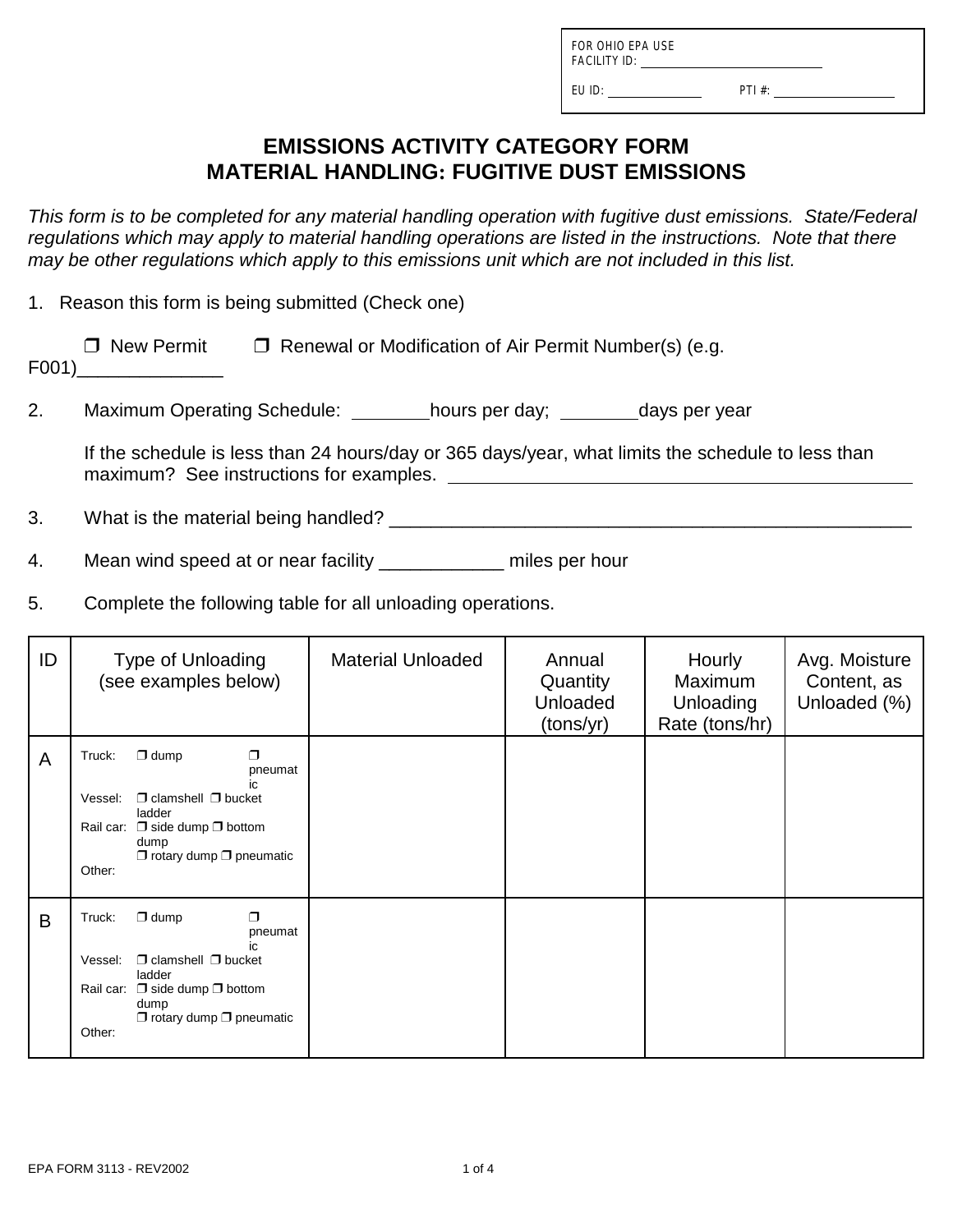| $\mathsf{C}$ | $\Box$ dump<br>Truck:<br>Vessel:<br>ladder<br>dump<br>Other: | ⊓<br>pneumat<br>ic<br>$\Box$ clamshell $\Box$ bucket<br>Rail car: $\Box$ side dump $\Box$ bottom<br>$\Box$ rotary dump $\Box$ pneumatic |  |  |
|--------------|--------------------------------------------------------------|-----------------------------------------------------------------------------------------------------------------------------------------|--|--|
| D            | $\Box$ dump<br>Truck:                                        | ⊓<br>pneumat                                                                                                                            |  |  |
|              | Vessel:<br>ladder                                            | ic<br>$\Box$ clamshell $\Box$ bucket                                                                                                    |  |  |
|              | dump                                                         | Rail car: $\Box$ side dump $\Box$ bottom<br>$\Box$ rotary dump $\Box$ pneumatic                                                         |  |  |
|              | Other:                                                       |                                                                                                                                         |  |  |

6. Complete the following table for all loading operations.

| ID | Type of Loading<br>(see examples below)                                                                                   | <b>Material Loaded</b> | Annual<br>Quantity<br>Loaded<br>(tons/yr) | Hourly<br><b>Maximum</b><br><b>Loading Rate</b><br>(tons/hr) | Avg. Moisture<br>Content, as<br>Loaded (%) |
|----|---------------------------------------------------------------------------------------------------------------------------|------------------------|-------------------------------------------|--------------------------------------------------------------|--------------------------------------------|
| E  | $\Box$ front end loader $\Box$ under pile load out<br>$\Box$ bucket well reclaimer $\Box$ rake reclaimer<br>$\Box$ other: |                        |                                           |                                                              |                                            |
| F  | $\Box$ front end loader $\Box$ under pile load out<br>$\Box$ bucket well reclaimer $\Box$ rake reclaimer<br>$\Box$ other: |                        |                                           |                                                              |                                            |
| G  | $\Box$ front end loader $\Box$ under pile load out<br>$\Box$ bucket well reclaimer $\Box$ rake reclaimer<br>$\Box$ other: |                        |                                           |                                                              |                                            |
| H  | $\Box$ front end loader $\Box$ under pile load out<br>$\Box$ bucket well reclaimer $\Box$ rake reclaimer<br>$\Box$ other: |                        |                                           |                                                              |                                            |

7. Complete the following table for all transfer operations.

| ID | <b>Type of Transfer Point</b><br>(see examples below)                                                                                                  | <b>Number</b><br>of Such<br>Points | <b>Type of Material Handled</b> | Max. Transfer<br>Rate (tons/hr) |
|----|--------------------------------------------------------------------------------------------------------------------------------------------------------|------------------------------------|---------------------------------|---------------------------------|
|    | $\Box$ Load/unload conveyor: $\Box$ vibrating $\Box$ belt $\Box$<br>screw<br>$\Box$ bucket elevator<br>$\Box$ belt conveyor to belt conveyor<br>Other: |                                    |                                 |                                 |
| J. | $\Box$ Load/unload conveyor: $\Box$ vibrating $\Box$ belt $\Box$<br>screw<br>$\Box$ bucket elevator<br>$\Box$ belt conveyor to belt conveyor<br>Other: |                                    |                                 |                                 |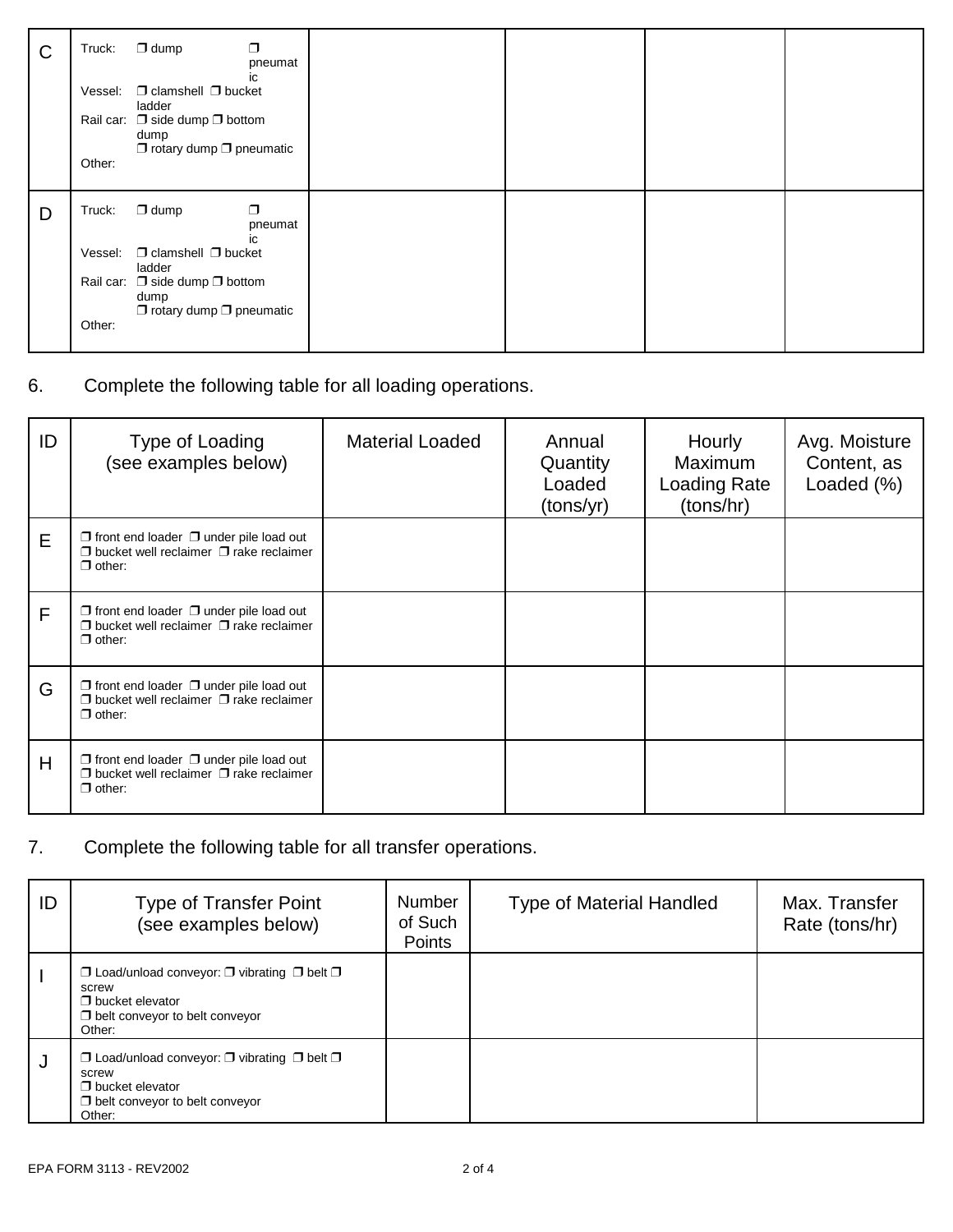| K        | $\Box$ Load/unload conveyor: $\Box$ vibrating $\Box$ belt $\Box$<br>screw<br>$\Box$ bucket elevator<br>$\Box$ belt conveyor to belt conveyor<br>Other: |  |  |
|----------|--------------------------------------------------------------------------------------------------------------------------------------------------------|--|--|
| L        | $\Box$ Load/unload conveyor: $\Box$ vibrating $\Box$ belt $\Box$<br>screw<br>$\Box$ bucket elevator<br>$\Box$ belt conveyor to belt conveyor<br>Other: |  |  |
| M        | $\Box$ Load/unload conveyor: $\Box$ vibrating $\Box$ belt $\Box$<br>screw<br>$\Box$ bucket elevator<br>$\Box$ belt conveyor to belt conveyor<br>Other: |  |  |
| N        | $\Box$ Load/unload conveyor: $\Box$ vibrating $\Box$ belt $\Box$<br>screw<br>$\Box$ bucket elevator<br>$\Box$ belt conveyor to belt conveyor<br>Other: |  |  |
| $\Omega$ | $\Box$ Load/unload conveyor: $\Box$ vibrating $\Box$ belt $\Box$<br>screw<br>$\Box$ bucket elevator<br>$\Box$ belt conveyor to belt conveyor<br>Other: |  |  |

8. Summarize the material handling operations covered in items 5 through 7 above and identify the applicable control method(s) from available options. Complete the remaining table based upon the selected control method(s).

| ID           | <b>Enclosure, Control Equipment</b><br>(describe) | Chemical<br>Stabilization                                | <b>Application Frequency</b> | Overall<br>Control<br>Eff. $(\%)$ | <b>Basis for Overall Control</b><br>Efficiency |
|--------------|---------------------------------------------------|----------------------------------------------------------|------------------------------|-----------------------------------|------------------------------------------------|
| A            |                                                   | $\Box$ water<br>$\Box$ dust suppressant<br>$\Box$ other: |                              |                                   |                                                |
| B            |                                                   | $\Box$ water<br>$\Box$ dust suppressant<br>$\Box$ other: |                              |                                   |                                                |
| $\mathsf{C}$ |                                                   | $\Box$ water<br>$\Box$ dust suppressant<br>$\Box$ other: |                              |                                   |                                                |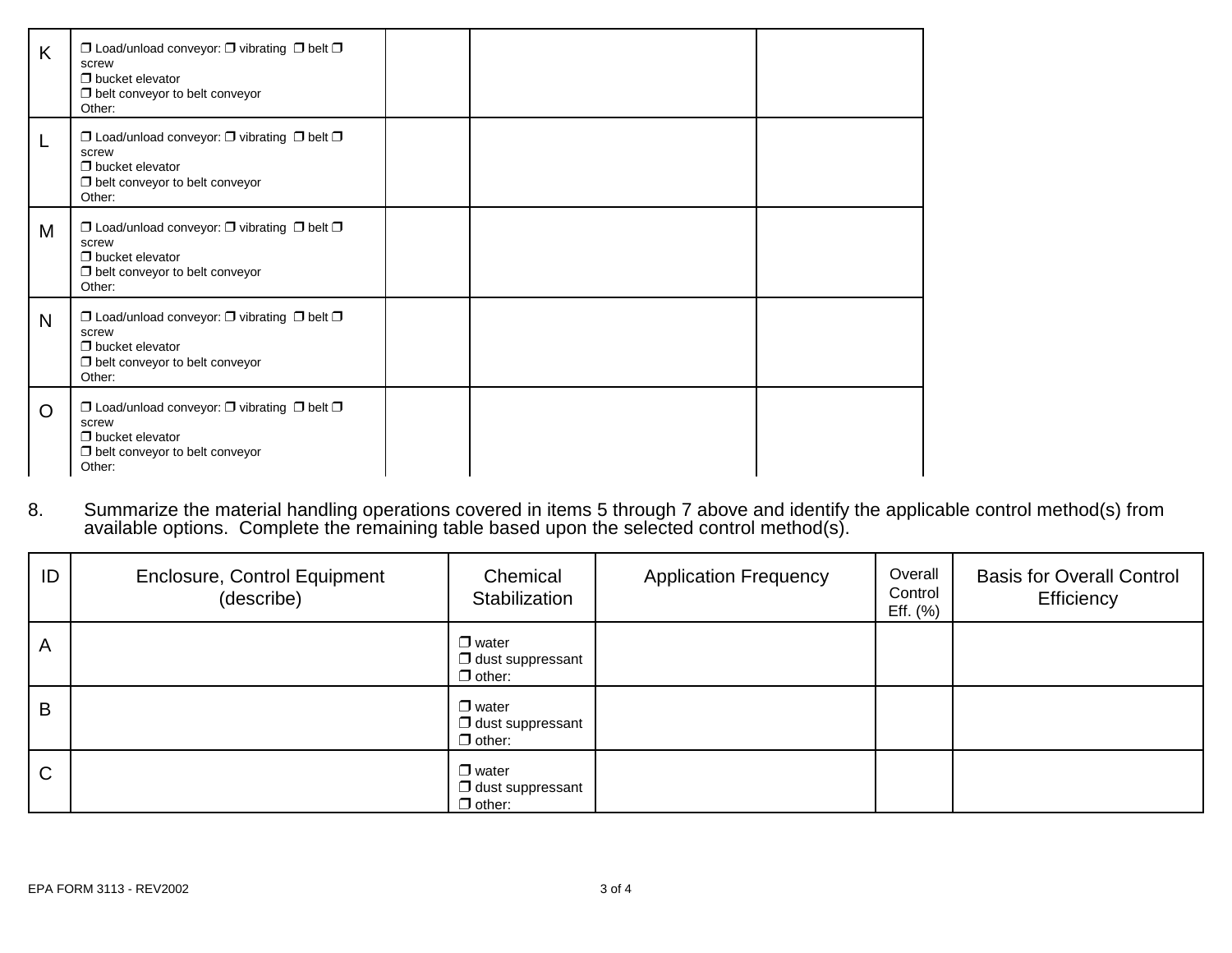| D            | $\Box$ water<br>$\Box$ dust suppressant<br>$\Box$ other: |
|--------------|----------------------------------------------------------|
| E            | $\Box$ water<br>$\Box$ dust suppressant<br>$\Box$ other: |
| $\mathsf F$  | $\Box$ water<br>$\Box$ dust suppressant<br>$\Box$ other: |
| G            | $\Box$ water<br>$\Box$ dust suppressant<br>$\Box$ other: |
| H            | $\Box$ water<br>$\Box$ dust suppressant<br>$\Box$ other: |
| $\mathbf{I}$ | $\Box$ water<br>$\Box$ dust suppressant<br>$\Box$ other: |
| J            | $\Box$ water<br>$\Box$ dust suppressant<br>$\Box$ other: |
| K            | $\Box$ water<br>$\Box$ dust suppressant<br>$\Box$ other: |
| L            | $\Box$ water<br>$\Box$ dust suppressant<br>$\Box$ other: |
| M            | $\Box$ water<br>$\Box$ dust suppressant<br>$\Box$ other: |
| $\mathsf{N}$ | $\Box$ water<br>$\Box$ dust suppressant<br>$\Box$ other: |
| $\circ$      | $\Box$ water<br>$\Box$ dust suppressant<br>$\Box$ other: |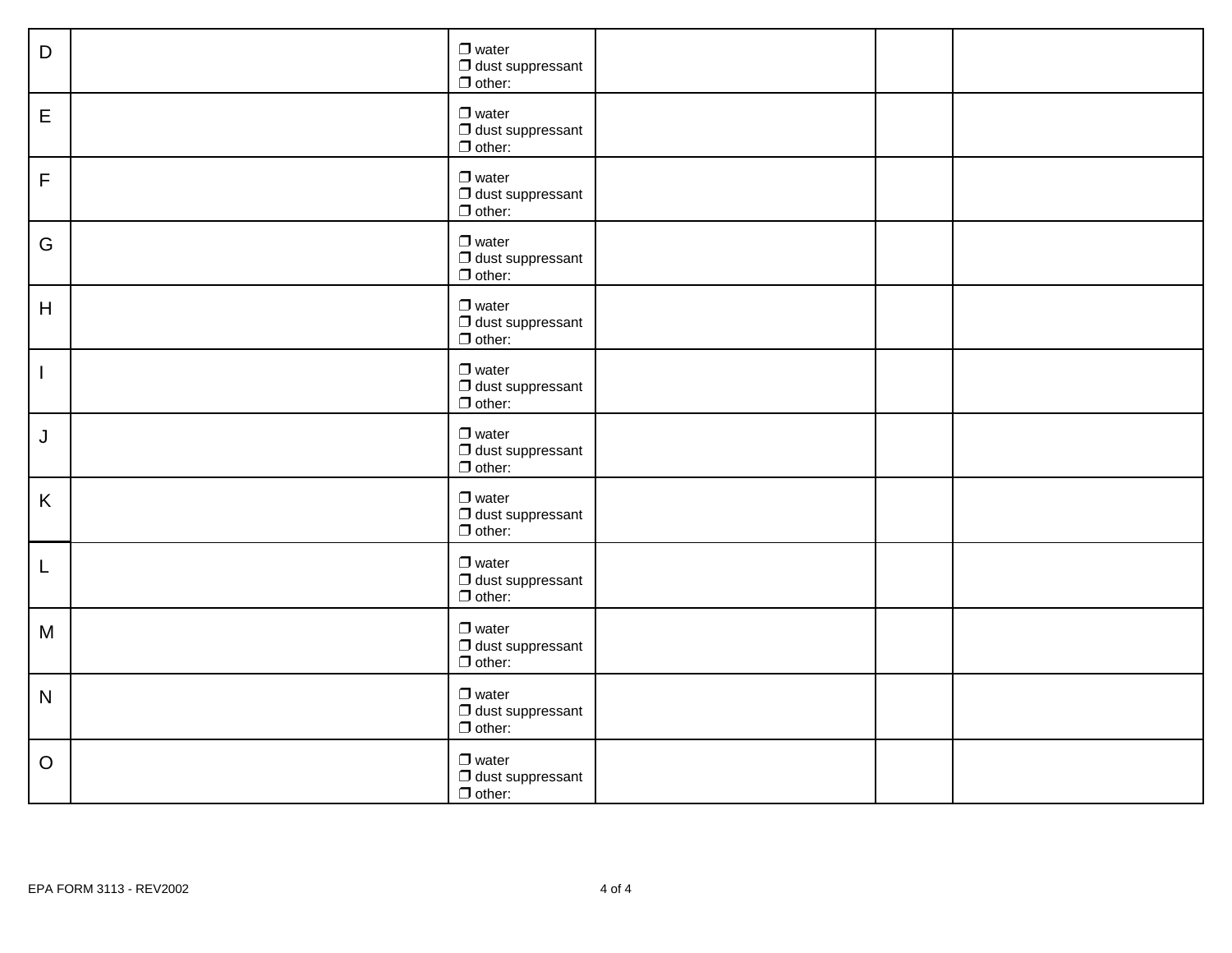# **INSTRUCTIONS FOR COMPLETION OF THE EMISSIONS ACTIVITY CATEGORY FORM FOR MATERIAL HANDLING**

#### **GENERAL INSTRUCTIONS:**

Provide complete responses to all applicable questions. If an item does not apply to the emissions unit, write in "Not Applicable" or "NA." If the answer is not known, write in "Not Known" or "NK." If you need assistance in understanding a question after reading the instructions below, contact your Ohio EPA District Office or Local Air Agency for assistance. Submittal of an incomplete application will delay application review and processing. In addition, the application may be returned as incomplete if all applicable questions are not answered appropriately.

### **APPLICABLE REGULATIONS:**

*The following State and Federal Regulations may be applicable to material handling. Note that there may be other regulations which apply to this emissions unit which are not included in this list.*

Federal: 40 CFR 60, (NSPS)

State: OAC rule 3745-31-02 (Permit to Install) OAC rule 3745-35-02 (Permit to Operate) OAC rule 3745-15-07 (Air Pollution Nuisances) OAC rule 3745-17-07 (Visible Particulate Emissions) OAC rule 3745-17-08 (Restrictions of Emission of Fugitive Dust) OAC 3745-31-05 (Best Available Technology (BAT) Requirements)

If you would like a copy of these regulations, contact your Ohio EPA District Office or Local Air Agency. State regulations may also be viewed and downloaded from the Ohio EPA website at http://www.epa.state.oh.us/dapc/regs/regs.html. Federal regulations may be viewed and downloaded at http://www.epa.gov/docs/epacfr40/chapt-I.info/subch-C.htm.

### **CALCULATING EMISSIONS:**

USEPA has developed emission factors for many types of emissions units and published them in a document titled "Compilation of Air Pollutant Emission Factors, AP-42", available from the following website: http://www.epa.gov/ttn/chief/ap42/index.html

In addition, manufacturers of some types of material handling equipment and most types of control equipment develop emissions estimates or have stack test data which you can request.

Manufacturers of some types of emissions units and most types of control equipment develop emissions estimates or have stack test data which you can request. Stack testing of the emissions may be done. Emissions unit sampling test data may be either for this emissions unit or a similar one located at the facility or elsewhere. You may develop your own emission factors by mass balance or other knowledge of your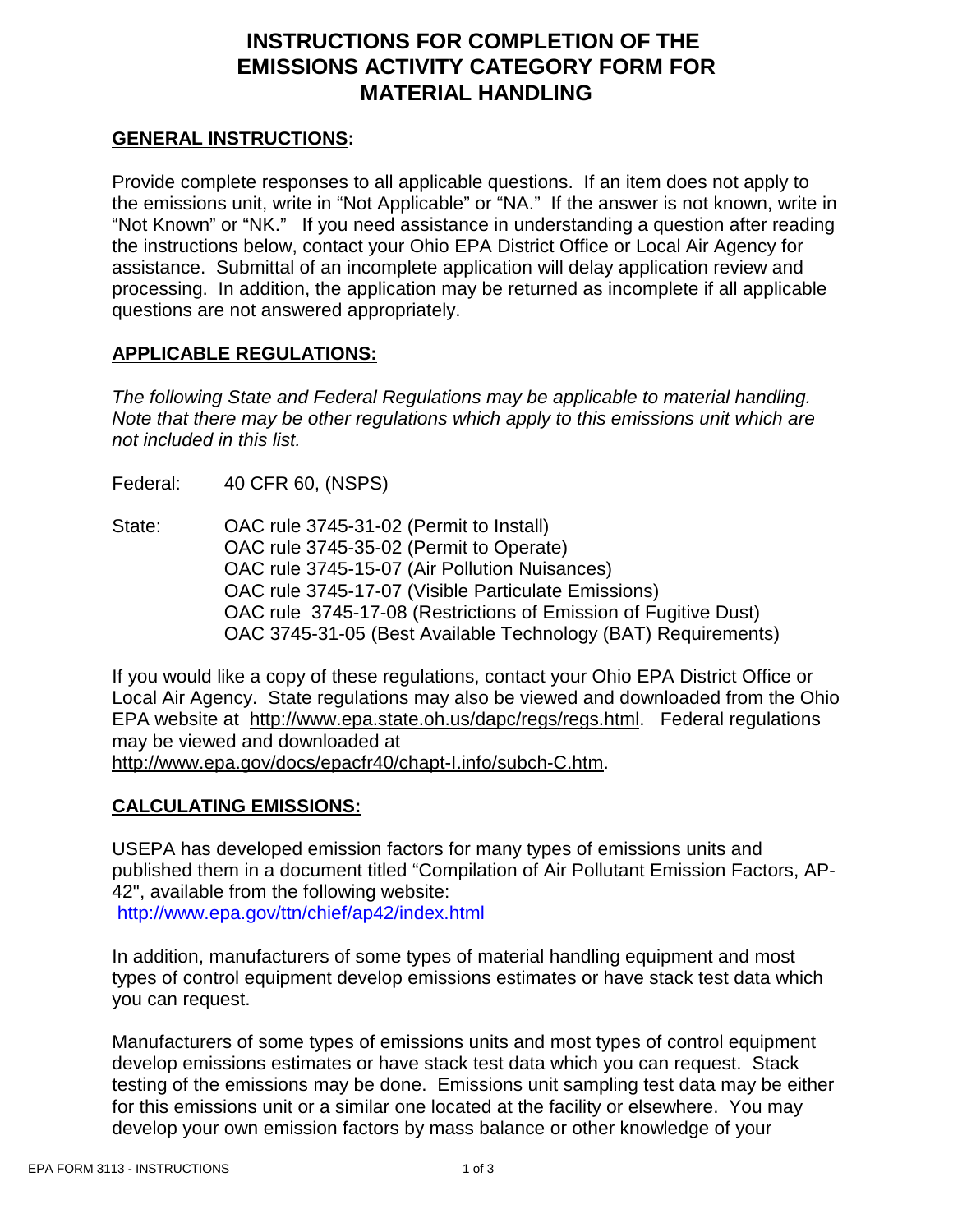process, if you can quantify inputs and outputs accurately. You may be able to do this on a small scale or over a short period of time, if it is not practical during regular production. If you have control equipment, you may be able to quantify the amount of pollutants collected over a known time period or production amount. Any emission factor calculation should include a reference to the origin of the emission factor or control efficiency.

#### **SPECIFIC INSTRUCTIONS:**

- 1. Indicate whether this is an application for a new permit or an application for permit renewal. If applying for a permit renewal, provide the 4-character OEPA emissions unit identification number.
- 2. Provide the maximum number of hours per day and days per year the material handling operation is expected to operate. The following are examples of why the maximum number of hours per day may be less than 24 or the maximum number of days per year may be less than 365 (this list is not all-inclusive):
	- The facility can only operate during daylight hours.
	- The process can only operate within a certain range of ambient temperatures.
	- The process is limited by another operation (i.e., a bottleneck).
- 4. Enter the annual mean wind speed, in miles per hour, at the site of the material handling operation. Actual on-site monitoring data is preferable; however, data from a nearby airport or the National Weather Service is acceptable. If such data is not available through the above sources, a default value from the following table may be entered:

| City       | Mean Wind Speed (miles per hour) |
|------------|----------------------------------|
| Akron      | 9.9                              |
| Cincinnati | 9.1                              |
| Cleveland  | 10.8                             |
| Columbus   | 8.7                              |
| Dayton     | 10.2                             |
| Mansfield  | 11.0                             |
| Toledo     | 9.5                              |
| Youngstown | 10.0                             |
|            |                                  |

5. Indicate each type of unloading performed at the subject facility. Select from the provided list or create an entry if any material handling operation is not on the list. Indicate the types of material(s) unloaded using the subject unloading type and provide an average moisture content, maximum hourly unloading rate in tons per hour, and an expected annual quantity unloaded in tons per year.

The average moisture content for soil, rock, and soil-aggregate mixtures is determined using ASTM D2216. Moisture content measurement methods for other materials are available in the literature. If measured data are not available, typical moisture content values for several common materials are given in Table 13.2.4-1 on page 13.2.4-2 (January, 1995 version) of Compilation of Air Pollutant Emission Factors, AP-42, Volume I.